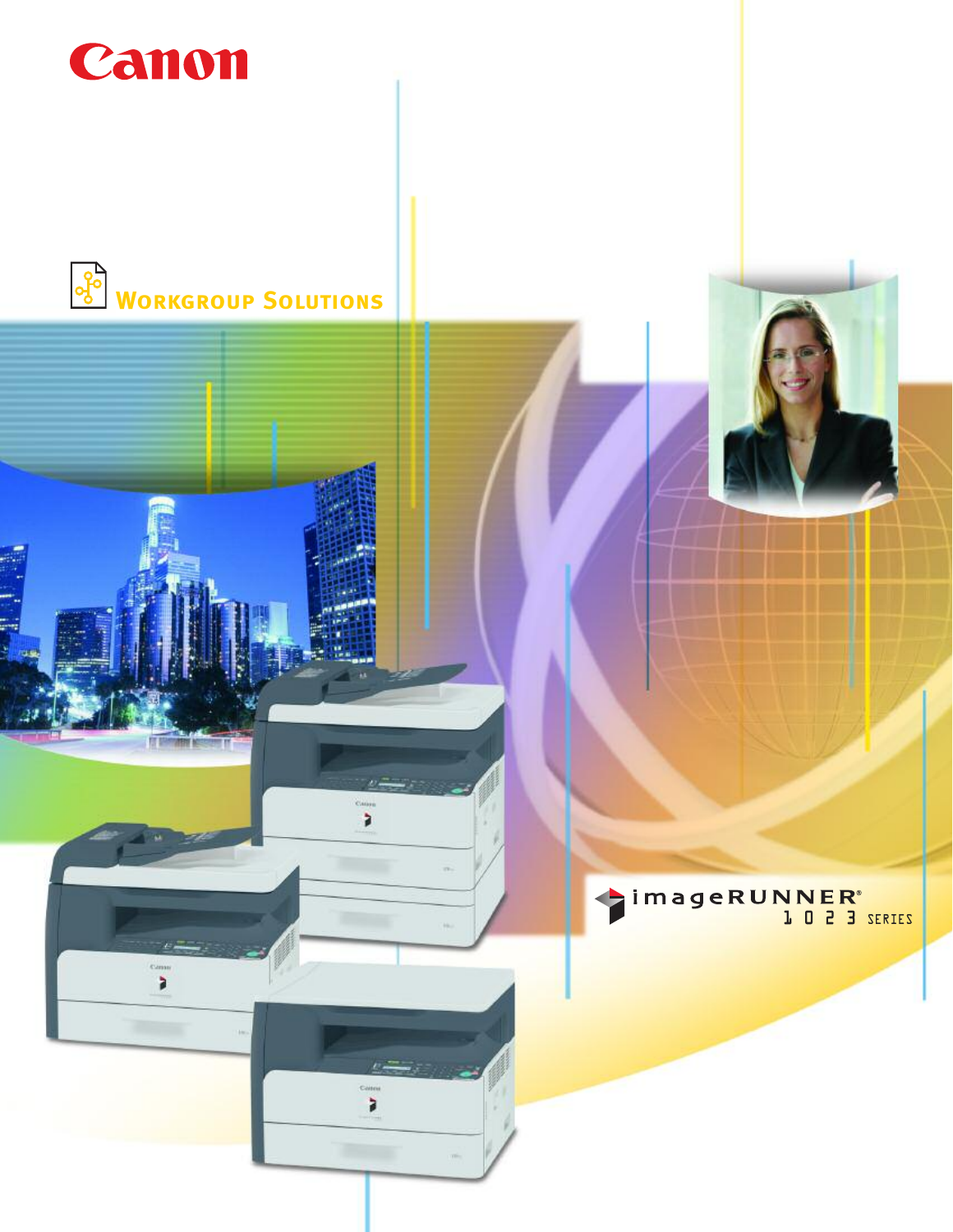# **Workgroup Solutions**

**REDEFINING WORKGROUP EFFICIENCY**

**Advanced multifunction technology designed with small businesses and workgroups in mind.**



imageRUNNER®

Just because your needs are small in scale doesn't mean your technology solutions should be limited. In fact, you probably depend more on your office tools than companies with unlimited resources. When communication is the lifeblood of your business, you need dependable performance every time, all the time.

Introducing three new choices for busy workgroups and hardworking small businesses just like yours–the Canon imageRUNNER 1023 Series. Whether you're upgrading from older, slower technology or consolidating several pieces of equipment to save space and lower costs, these compact solutions will put affordable, high-quality digital copying, fast laser printing, convenient color scanning, and powerful document distribution capabilities within easy reach.

Best of all, each system is from Canon, so you can be assured of optimal performance and reliable support every business day.

*Note: Some features are only available on certain models. Check with your Authorized Canon Dealer for details.*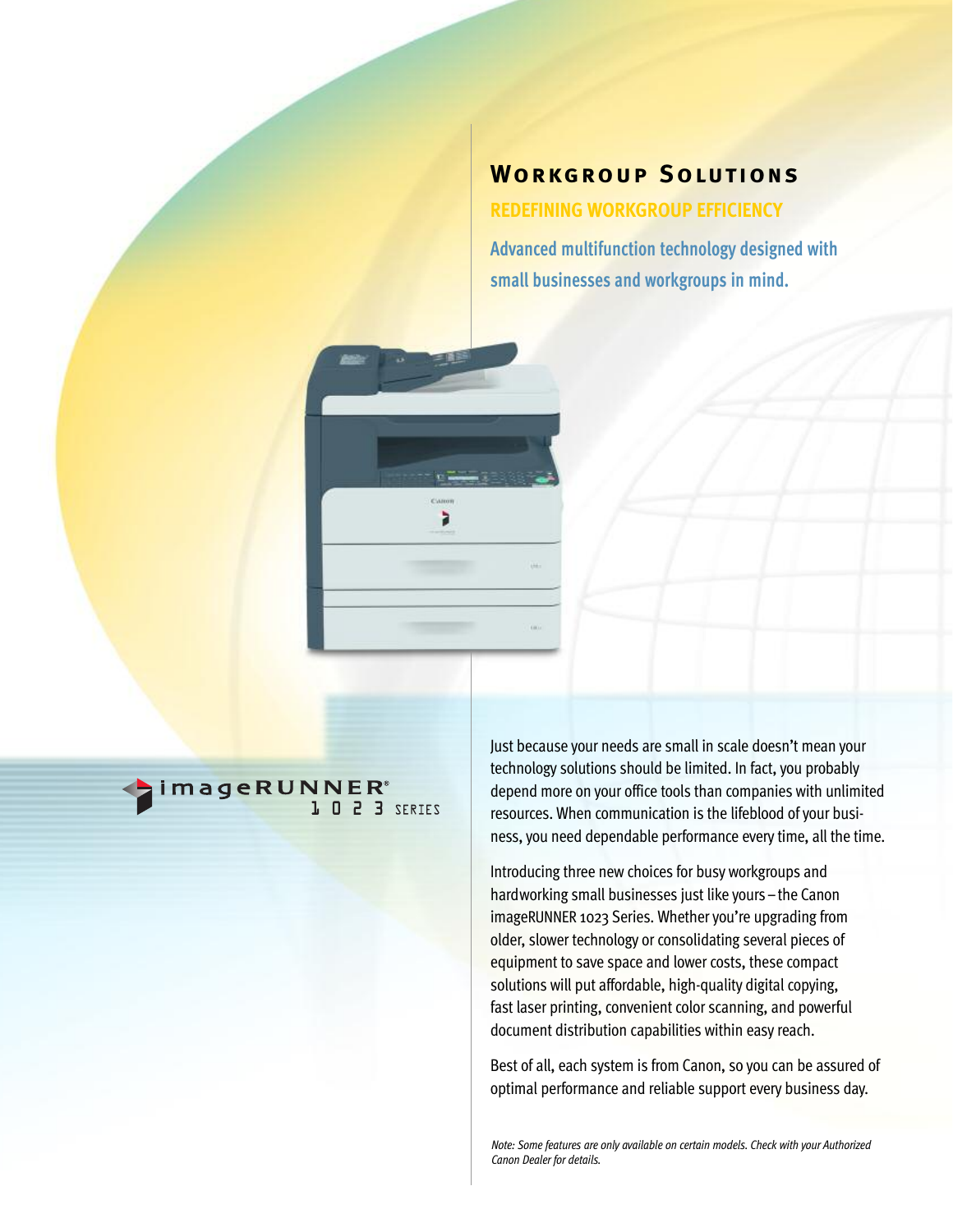## **DURABLE PERFORMANCE WITH HIGH-END CAPABILITIES**

**A new level of excellence so your business runs efficiently and effectively**

### **PRODUCE HIGH-QUALITY OUTPUT**

The imageRUNNER 1023 Series copies and prints at speeds of up to 23 pages per minute (letter). And with Canon's acclaimed image quality – at enhanced 1200 x 600 dpi print resolution – you get crisp-looking, detailed documents. With standard automatic duplexing, you can save time and reduce paper costs by producing two-sided output without any manual intervention. Built to increase efficiency in every task, you can use the legal-sized platen glass for scanning single-page originals or leverage the 50-sheet Duplexing Automatic Document Feeder (imageRUNNER 1023iF/1023N models only) for quick handling of multipage originals.

For uninterrupted productivity, the imageRUNNER 1023 Series comes standard with a 500-sheet user-adjustable paper cassette that supports up to legal-sized paper and a 100-sheet Stack Bypass that's ideal for handling various media types for special projects. Busy workgroups will appreciate the ability to add an additional 500-sheet paper cassette to boost total online paper capacity up to 1,100 sheets. A fully integrated output tray helps save space and neatly stacks output for fast distribution.

User-Friendly Control Panel

You can access a host of image and document manipulation features directly through the system's user-friendly control panel or intuitively designed device drivers and utilities from a desktop. For printing applications, Canon provides its innovative Ultra Fast Rendering (UFR II LT) printing technology as standard for fast document processing. And there's optional support for popular PCL 5e/6 page description languages as well.

Plug-and-play connectivity is provided via a standard USB 2.0 high-speed interface for optimal performance. Best of all, each device can be fully networked so you can extend system capabilities to multiple users. (This is optional for the Canon imageRUNNER 1023 model).





Duplexing Automatic Document Feeder

Expandable Paper Supply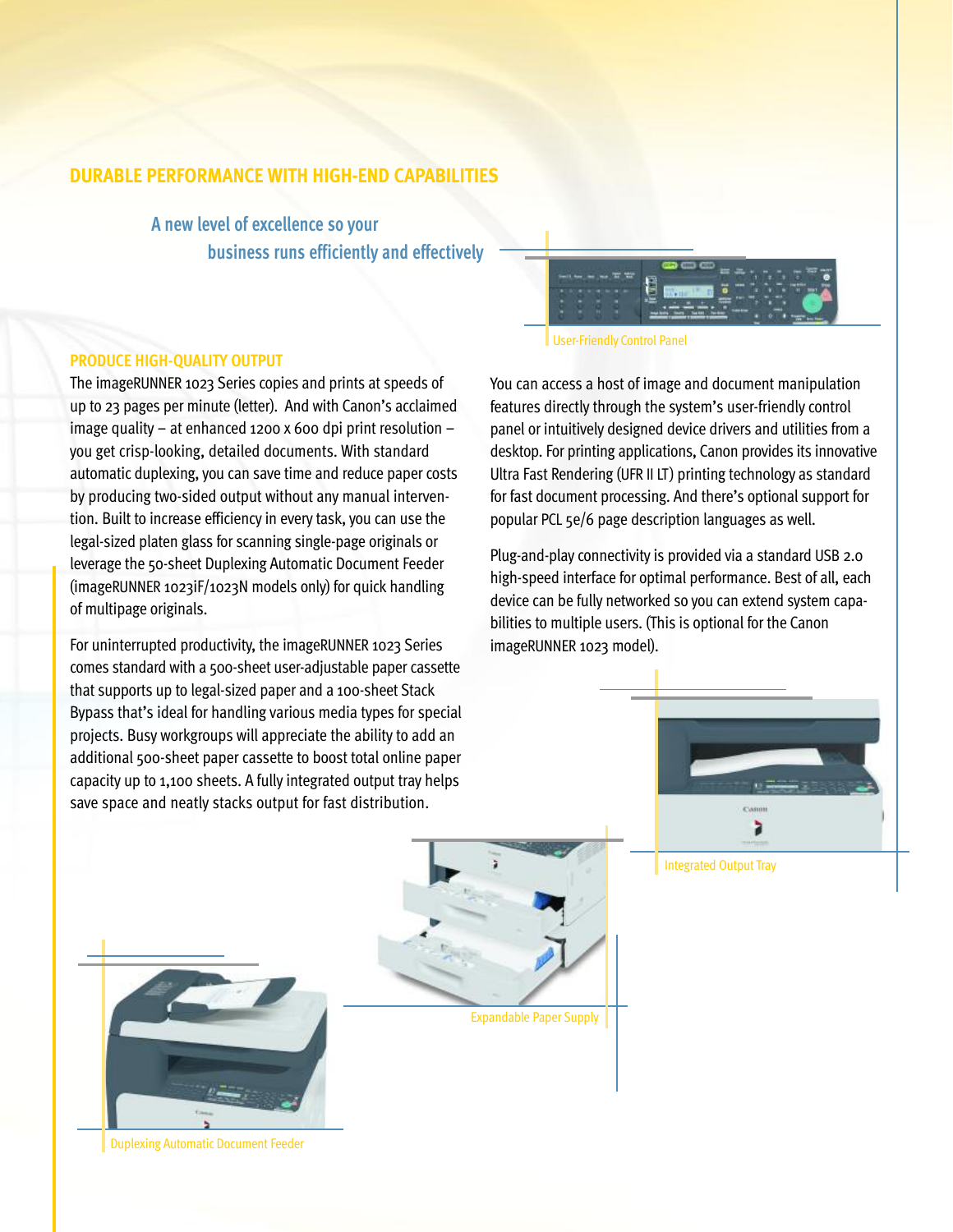## **CHANGE THE WAY YOUR WORKGROUP COMMUNICATES**

### **Innovative information-sharing tools at the touch of a button**

#### **BRIDGE THE GAP BETWEEN PAPER AND PEOPLE**

Each model in the imageRUNNER 1023 Series empowers workgroup users to reach new levels of productivity with built-in, full-color scanning to quickly capture and convert important hard-copy-based information and images into electronic format for storing, editing, or integrating into existing workflows. Thanks to device drivers provided by Canon, the scanning process is made simple and easy to complete right from a desktop.

Accelerate business communications with the powerful suite of color document distribution capabilities provided as standard on the imageRUNNER 1023iF device. Scan and send documents to individual or groups of e-mail addresses, to a file folder on a network or desktop, or as an I-Fax over the Internet–all in one timesaving step. Reduce administrative burdens by sending documents to multiple destinations instantly in popular file formats. Plus, with Canon's innovative PDF High Compression mode, you can minimize file sizes and reduce network traffic jams typically associated with color images.

If your business sends and receives documents via fax, then you can take advantage of the imageRUNNER 1023iF model's standard Super G3 fax technology for fast transmission speeds. Access one-touch speed-dial keys, a high-capacity Address Book, and a variety of memory features to expedite your work and make faxing simpler and smarter than ever before. You can even fax documents directly from a computer.

The imageRUNNER 1023 Series devices are easy to manage and maintain as well. The embedded Department ID Mode tracks and limits system access to those users assigned valid IDs and passwords. In addition, device management utilities, including a browser-based Remote User Interface (UI), provide real-time monitoring and status information, while high-yielding supplies and consumables help keep operating costs to a minimum. Even more, as an ENERGY STAR® qualified system, the imageRUNNER 1023 Series devices are designed with the environment in mind.









Remote UI: Device Status Screen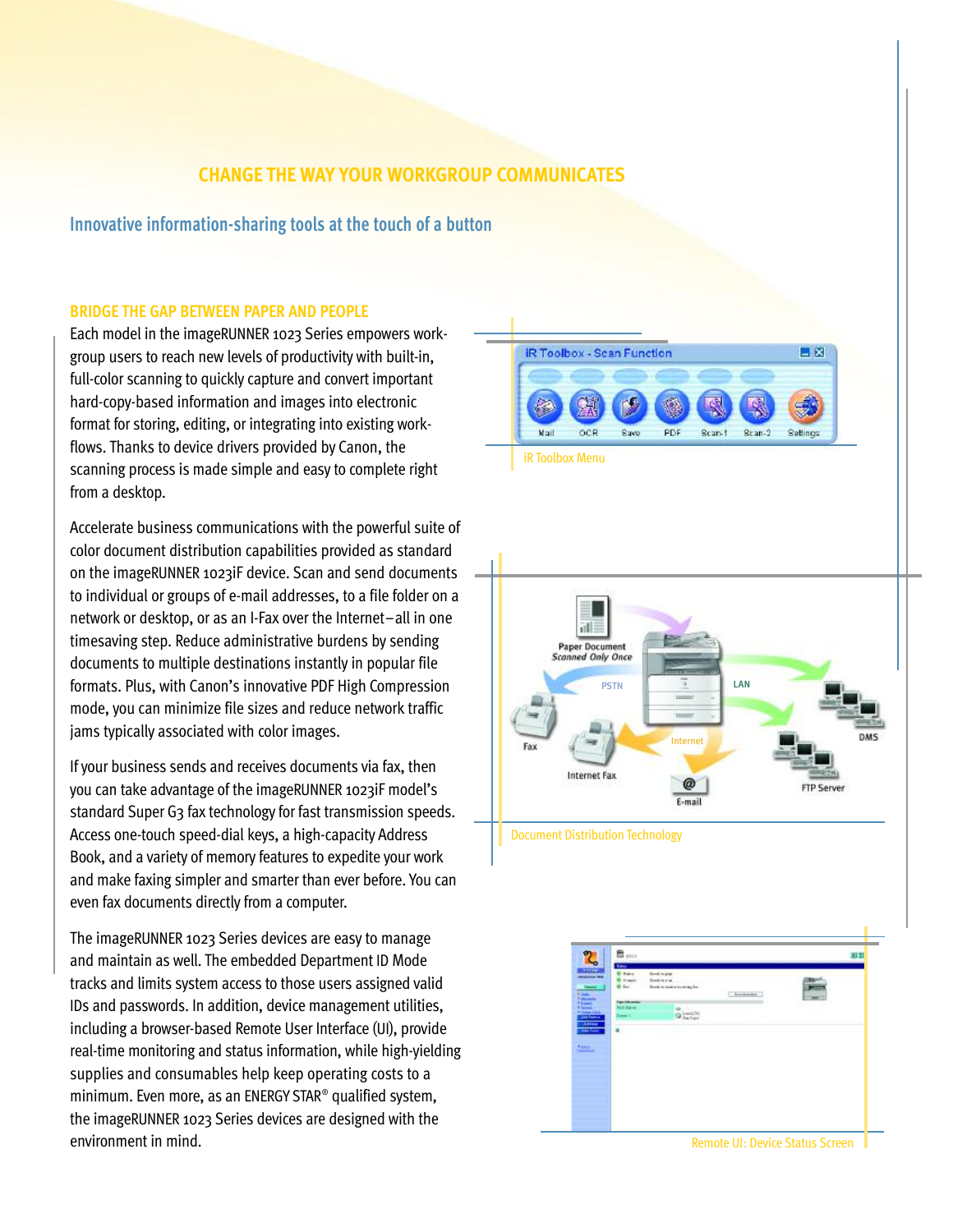## **Meet a Trio of Feature-Packed PRODUCTIVITY SOLUTIONS**

## **imageRUNNER 1023iF**

For sophisticated users, the imageRUNNER 1023iF model builds on the capabilities of its sister products to provide color-enabled document distribution features and powerful Super G3 faxing.





## **imageRUNNER 1023N**

The imageRUNNER 1023N model supports digital copying, network printing, and color scanning features, along with the added convenience of a 50-sheet Duplexing Automatic Document Feeder.

ä

## **imageRUNNER 1023**

The platen-based imageRUNNER 1023 model is a fast and dependable multifunction solution that delivers digital copying, high-quality laser printing, and color scanning capabilities.

| <b>Product Configuration</b> |                                                   |                                                   |                                                     |
|------------------------------|---------------------------------------------------|---------------------------------------------------|-----------------------------------------------------|
| <b>Feature</b>               | imageRUNNER 1023iF                                | imageRUNNER 1023N                                 | imageRUNNER 1023                                    |
| Copy                         | Standard                                          | Standard                                          | Standard                                            |
| Print                        | Standard (Canon UFR II LT)<br>Optional (PCL 5e/6) | Standard (Canon UFR II LT)<br>Optional (PCL 5e/6) | Standard (Canon UFR II LT)*<br>Optional (PCL 5e/6)* |
| Connectivity                 | Standard<br>(USB 2.0 and 10/100Base-TX)           | Standard<br>(USB 2.0 and 10/100Base-TX)           | Standard (USB 2.0)<br>Optional (10/100Base-TX)      |
| Color Scan**                 | Standard                                          | Standard                                          | Standard                                            |
| <b>Color Send</b>            | Standard                                          | N/A                                               | N/A                                                 |
| Fax                          | Standard                                          | N/A                                               | N/A                                                 |
| <b>Document Feeder</b>       | Standard                                          | Standard                                          | N/A<br>(Platen Cover only)                          |
| <b>Auto Duplexing</b>        | Standard                                          | Standard                                          | Standard                                            |
| <b>Memory Capacity</b>       | 256MB RAM                                         | 128MB RAM                                         | 128MB RAM                                           |

\* Network printing requires the optional Network Interface Adapter-IN-E11 on the imageRUNNER 1023 model.

\*\* Available through the USB 2.0 Interface.